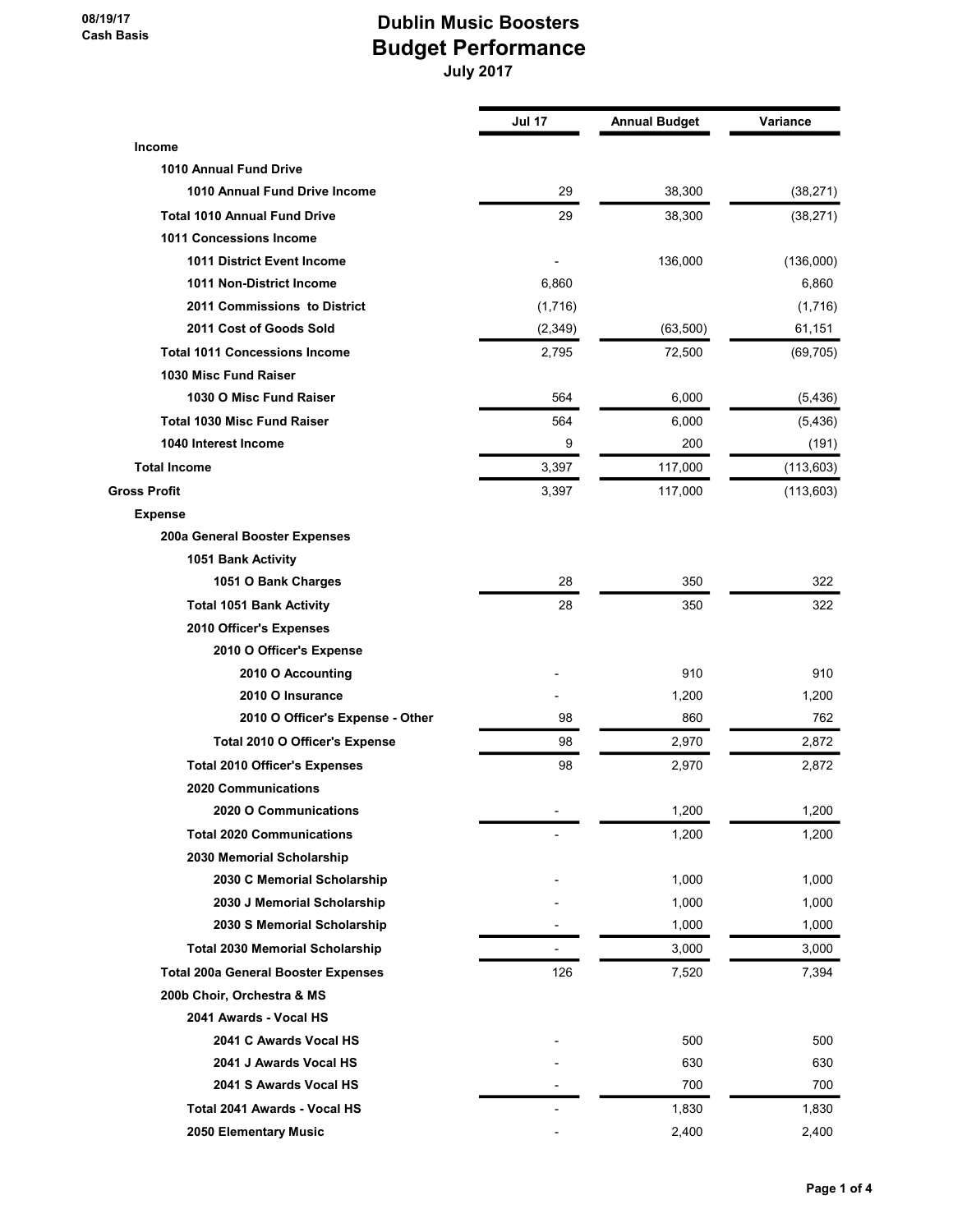## Dublin Music Boosters Budget Performance July 2017

|                                              | Jul 17                   | <b>Annual Budget</b> | Variance                 |
|----------------------------------------------|--------------------------|----------------------|--------------------------|
| 2060 Middle School Awards                    |                          | 720                  | 720                      |
| 2065 Middle School Honors Fest               |                          | 1,350                | 1,350                    |
| 2070 Middle School Music                     |                          | 8,000                | 8,000                    |
| 2090 Clinics Choral                          |                          |                      |                          |
| 2090 C Clinics Choral                        |                          | 500                  | 500                      |
| 2090 J Clinics Choral                        |                          | 600                  | 600                      |
| 2090 S Clinics Choral                        |                          | 361                  | 361                      |
| <b>Total 2090 Clinics Choral</b>             |                          | 1,461                | 1,461                    |
| 2094 Clinics Orchestra                       |                          |                      |                          |
| 2094 C Clinics Orchestra                     |                          | 400                  | 400                      |
| 2094 J Clinics Orchestra                     |                          | 360                  | 360                      |
| 2094 S Clinics Orchestra                     |                          | 289                  | 289                      |
| <b>Total 2094 Clinics Orchestra</b>          | $\overline{\phantom{a}}$ | 1,049                | 1,049                    |
| 2100 Choral Accessories                      |                          |                      |                          |
| 2100 C Choral Accessories                    |                          | 500                  | 500                      |
| 2100 J Choral Accessories                    |                          | 720                  | 720                      |
| 2100 S Choral Accessories                    |                          | 577                  | 577                      |
| <b>Total 2100 Choral Accessories</b>         |                          | 1,797                | 1,797                    |
| 2101 Orchestra Accessories                   |                          |                      |                          |
| 2101 C Orchestra Accessories                 |                          | 900                  | 900                      |
| 2101 J Orchestra Accessories                 |                          | 720                  | 720                      |
| 2101 S Orchestra Accessories                 |                          | 577                  | 577                      |
| <b>Total 2101 Orchestra Accessories</b>      |                          | 2,197                | 2,197                    |
| Total 200b Choir, Orchestra & MS             |                          | 20,804               | 20,804                   |
| 200c HS Band Fixed Exp                       |                          |                      |                          |
| 2031 Field Cmder Scholarships                |                          |                      |                          |
| 2031 C Scholarships                          | 620                      | 1,350                | 730                      |
| 2031 J Scholarships                          |                          | 800                  | 800                      |
| 2031 S Scholarships                          |                          | 400                  | 400                      |
| <b>Total 2031 Field Cmder Scholarships</b>   | 620                      | 2,550                | 1,930                    |
| 2110 Transportation Maintenance              |                          |                      |                          |
| 2110 C Transportation Maint                  |                          | 200                  | 200                      |
| 2110 J Transportation Maint                  | 550                      | 550                  | $\overline{\phantom{a}}$ |
| 2110 S Transportation Maint                  | $\overline{\phantom{a}}$ | 160                  | 160                      |
| <b>Total 2110 Transportation Maintenance</b> | 550                      | 910                  | 360                      |
| 2120 MarchingBand Show Design                |                          |                      |                          |
| 2120 C Marching BandShow Design              |                          | 11,250               | 11,250                   |
| 2120 J Marching BandShow Design              | 8,600                    | 11,250               | 2,650                    |
| 2120 S Marching BandShow Design              | 3,900                    | 7,000                | 3,100                    |
| <b>Total 2120 MarchingBand Show Design</b>   | 12,500                   | 29,500               | 17,000                   |
| <b>Total 200c HS Band Fixed Exp</b>          | 13,670                   | 32,960               | 19,290                   |
| 200d Band Variable Expenses                  |                          |                      |                          |
| 2040 Awards - Instrumental HS                |                          |                      |                          |
| 2040 C Awards Instrumental HS                |                          | 600                  | 600                      |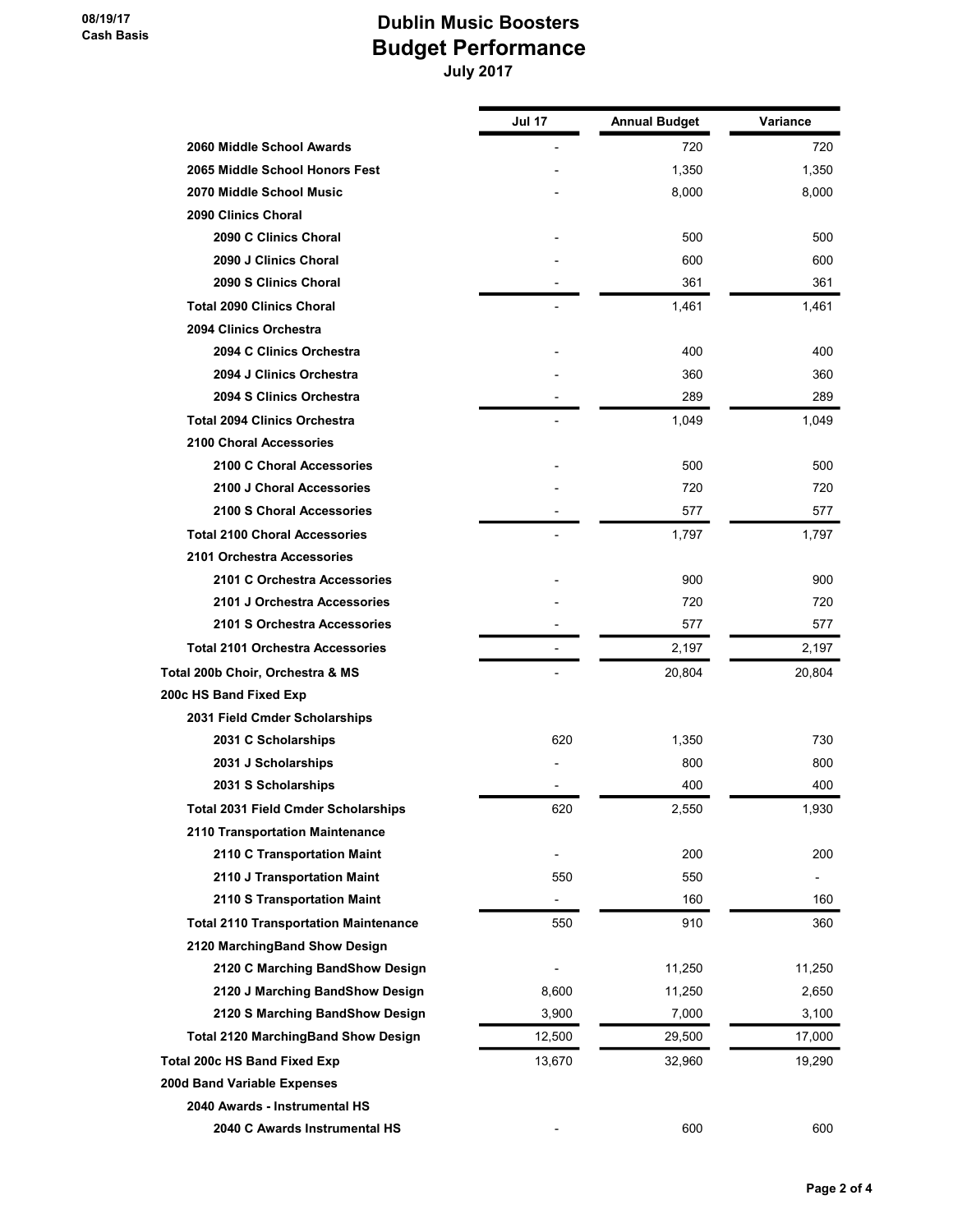## Dublin Music Boosters Budget Performance July 2017

|                                             | Jul 17 | <b>Annual Budget</b> | Variance |
|---------------------------------------------|--------|----------------------|----------|
| 2040 J Awards Instrumental HS               |        | 1,800                | 1,800    |
| 2040 S Awards Instrumental HS               |        | 1,000                | 1,000    |
| Total 2040 Awards - Instrumental HS         |        | 3,400                | 3,400    |
| 2080 Repair / Replacement                   |        |                      |          |
| 2080 C Repair/Replacement                   |        | 3,500                | 3,500    |
| 2080 J Repair/Replacement                   | 56     | 2,500                | 2,444    |
| 2080 S Repair/Replacement                   |        | 2,000                | 2,000    |
| Total 2080 Repair / Replacement             | 56     | 8,000                | 7,944    |
| 2081 Percussion                             |        |                      |          |
| 2081 C Percussion                           |        | 2,500                | 2,500    |
| 2081 J Percussion                           |        | 4,000                | 4,000    |
| 2081 S Percussion                           | 630    | 1,500                | 870      |
| <b>Total 2081 Percussion</b>                | 630    | 8,000                | 7,370    |
| 2091 Clinics Marching Band                  |        |                      |          |
| 2091 C Clinics Marching Band                |        | 2,748                | 2,748    |
| 2091 S Clinics Marching Band                | 565    | 1,000                | 435      |
| <b>Total 2091 Clinics Marching Band</b>     | 565    | 3,748                | 3,183    |
| 2092 Clinics Flag Corps                     |        |                      |          |
| 2092 C Clinics Flag Corps                   |        | 2,000                | 2,000    |
| 2092 S Clinics Flag Corps                   |        | 1,500                | 1,500    |
| <b>Total 2092 Clinics Flag Corps</b>        |        | 3,500                | 3,500    |
| 2093 Clinics Concert Band                   |        |                      |          |
| 2093 C Cinics Concert Band                  |        | 500                  | 500      |
| 2093 J Cinics Concert Band                  |        | 300                  | 300      |
| <b>Total 2093 Clinics Concert Band</b>      |        | 800                  | 800      |
| 2095 Clinics Jazz                           |        |                      |          |
| 2095 C Clinics Jazz                         |        | 400                  | 400      |
| <b>Total 2095 Clinics Jazz</b>              |        | 400                  | 400      |
| <b>2102 Color Guard Accessories</b>         |        |                      |          |
| 2102 C Color Guard Accessories              |        | 4,000                | 4,000    |
| 2102 J Color Guard Accessories              | 213    | 6,000                | 5,787    |
| 2102 S Color Guard Accessories              | 3,708  | 2,500                | (1,208)  |
| <b>Total 2102 Color Guard Accessories</b>   | 3,921  | 12,500               | 8,579    |
| 2103 Marching Band Accessories              |        |                      |          |
| 2103 C Marching Accessories                 |        | 2,500                | 2,500    |
| 2103 J Marching Accessories                 | 73     | 3,500                | 3,427    |
| 2103 S Marching Accessories                 |        | 1,000                | 1,000    |
| <b>Total 2103 Marching Band Accessories</b> | 73     | 7,000                | 6,927    |
| 2140 Show Fees & Misc                       |        |                      |          |
| 2140 C Show Fees & Misc                     |        | 2,313                | 2,313    |
| 2140 J Show Fees & Misc                     | 85     | 2,626                | 2,541    |
| 2140 S Show Fees & Misc                     | -      | 3,429                | 3,429    |
| <b>Total 2140 Show Fees &amp; Misc</b>      | 85     | 8,368                | 8,283    |
| <b>Total 200d Band Variable Expenses</b>    | 5,330  | 55,716               | 50,386   |
|                                             |        |                      |          |